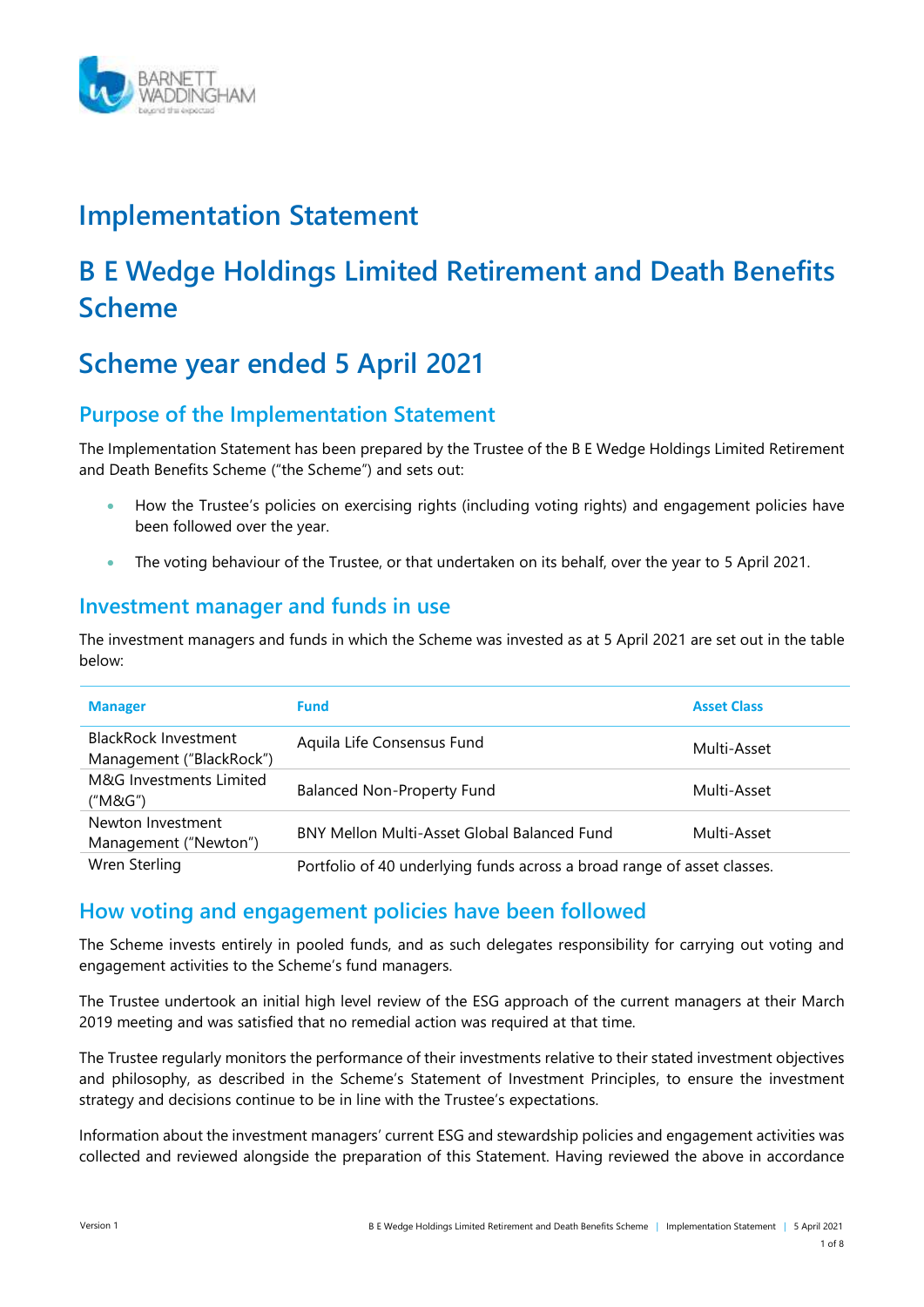

with their policies, the Trustee is comfortable the actions of the fund managers are in alignment with the Scheme's stewardship policies.

## **Voting Data**

The table below contains the information gathered for the voting behaviour over the year for the Scheme's assets which convey voting rights. All data covers the 12 months to 31 March 2021 as the managers provide data to quarter ends.

Note that the funds contained in the Wren Sterling portfolio have been treated separately. Further details are given below.

### **Summary**

| <b>Manager</b>                                                                                                           | <b>BlackRock</b>                                                                                                            | <b>M&amp;G</b>                        | <b>Newton</b>                                                    |
|--------------------------------------------------------------------------------------------------------------------------|-----------------------------------------------------------------------------------------------------------------------------|---------------------------------------|------------------------------------------------------------------|
| <b>Fund name</b>                                                                                                         | Aquila Life Consensus Fund                                                                                                  | M&G PP Balanced Non-<br>Property Fund | <b>BNY Mellon Multi-</b><br>Asset Global<br><b>Balanced Fund</b> |
| <b>Structure</b>                                                                                                         |                                                                                                                             | Pooled                                |                                                                  |
| Ability to influence voting behaviour<br>of manager                                                                      | The pooled fund structure means that there is limited scope for the Trustee<br>to influence the manager's voting behaviour. |                                       |                                                                  |
| Number of company meetings the<br>manager was eligible to vote at on<br>behalf of the fund over the year                 | 5,693                                                                                                                       | 4                                     | 67                                                               |
| Number of resolutions the manager<br>was eligible to vote on behalf of the<br>fund over the year                         | 63,671                                                                                                                      | 32                                    | 1,053                                                            |
| Percentage of resolutions the manager<br>voted on                                                                        | 95.4%                                                                                                                       | 100.0%                                | 98.8%                                                            |
| Percentage of resolutions the manager<br>abstained from                                                                  | 1.5%                                                                                                                        | 0%                                    | 0%                                                               |
| Percentage of resolutions voted with<br>management, as a percentage of the<br>total number of resolutions voted on       | 92.8%                                                                                                                       | 90.6%                                 | 85.4%                                                            |
| Percentage of resolutions voted<br>against management, as a percentage<br>of the total number of resolutions<br>voted on | 7.1%                                                                                                                        | 9.4%                                  | 14.6%                                                            |
| Percentage of resolutions voted<br>contrary to the recommendation of the<br>proxy advisor                                | n/a                                                                                                                         | 15.6%                                 | 10.6%                                                            |

*Source: BlackRock, M&G, Newton*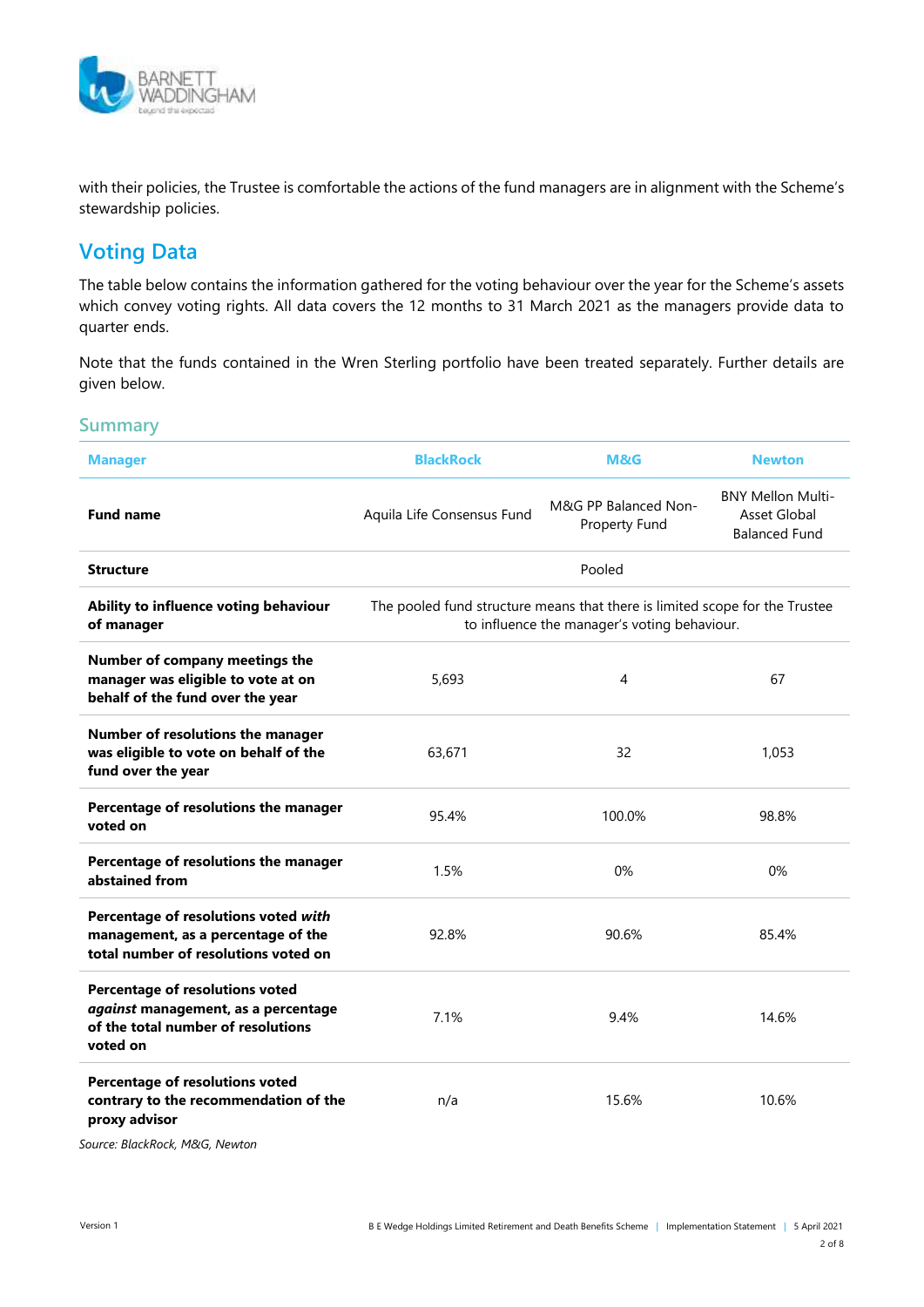

## **Wren Sterling**

The Trustee delegates the choice of underlying funds in the Wren Sterling Portfolio to Wren Sterling.

The Trustee requested details of voting behaviour for the underlying managers from Wren Sterling via its investment consultant, but this was not available in a consolidated format for inclusion in this Statement. To report on each individual fund would be disproportionate given the number of funds in the portfolio (40 as of 31 March 2021). Each fund represents less than 0.4% of the Scheme's overall assets.

## **Proxy Voting**

#### **BlackRock**

BlackRock uses an independent fiduciary to vote proxies where they are required by regulation not to vote themselves or where there are actual or perceived conflicts of interest. The independent fiduciary makes voting decisions based solely on BlackRock's publicly available proxy voting guidelines and public information disclosed by the relevant company. BlackRock's voting guidelines are the benchmark against which they assess a company's approach to corporate governance, including environmental and social issues.

The independent fiduciary, Sustainalytics, may engage with companies at its discretion to ask clarifying questions or in response to a company's request for engagement on voting matters, though it is not authorized to represent BlackRock's views.

#### **M&G**

M&G use the research services of ISS and IVIS. Their voting is instructed through the ISS voting platform, ProxyExchange. They use the ISS custom service to flag resolutions that may not meet their policy guidelines. Voting decisions are taken by the Sustainability and Stewardship team at M&G, often in consultation with Fund Managers. Some routine resolutions are voted by ISS on their behalf when clear criteria have not been met.

#### **Newton**

Newton utilise ISS for the purpose of administering proxy voting (notification and lodgement of votes), as well as their research reports on individual company meetings. Only in the event where Newton recognise a potential material conflict of interest do they follow the voting recommendations of ISS.

Newton's Head of Responsible Investment (RI) is responsible for the decision-making process of the RI team when reviewing meeting resolutions for contentious issues. They do not maintain a strict proxy voting policy. Instead, they prefer to take into account a company's individual circumstances, Newton's investment rationale and any engagement activities together with relevant governing laws, guidelines and best practices. For the avoidance of doubt, all voting decisions are made by Newton.

## **Significant votes**

We have delegated to the investment managers to define what a "significant vote" is. All the managers provided several examples of significant votes; we have provided an indicative sample of the data they provided below.

Further information is available upon request or from the managers' websites below:

BlackRock:<https://www.blackrock.com/corporate/about-us/investment-stewardship>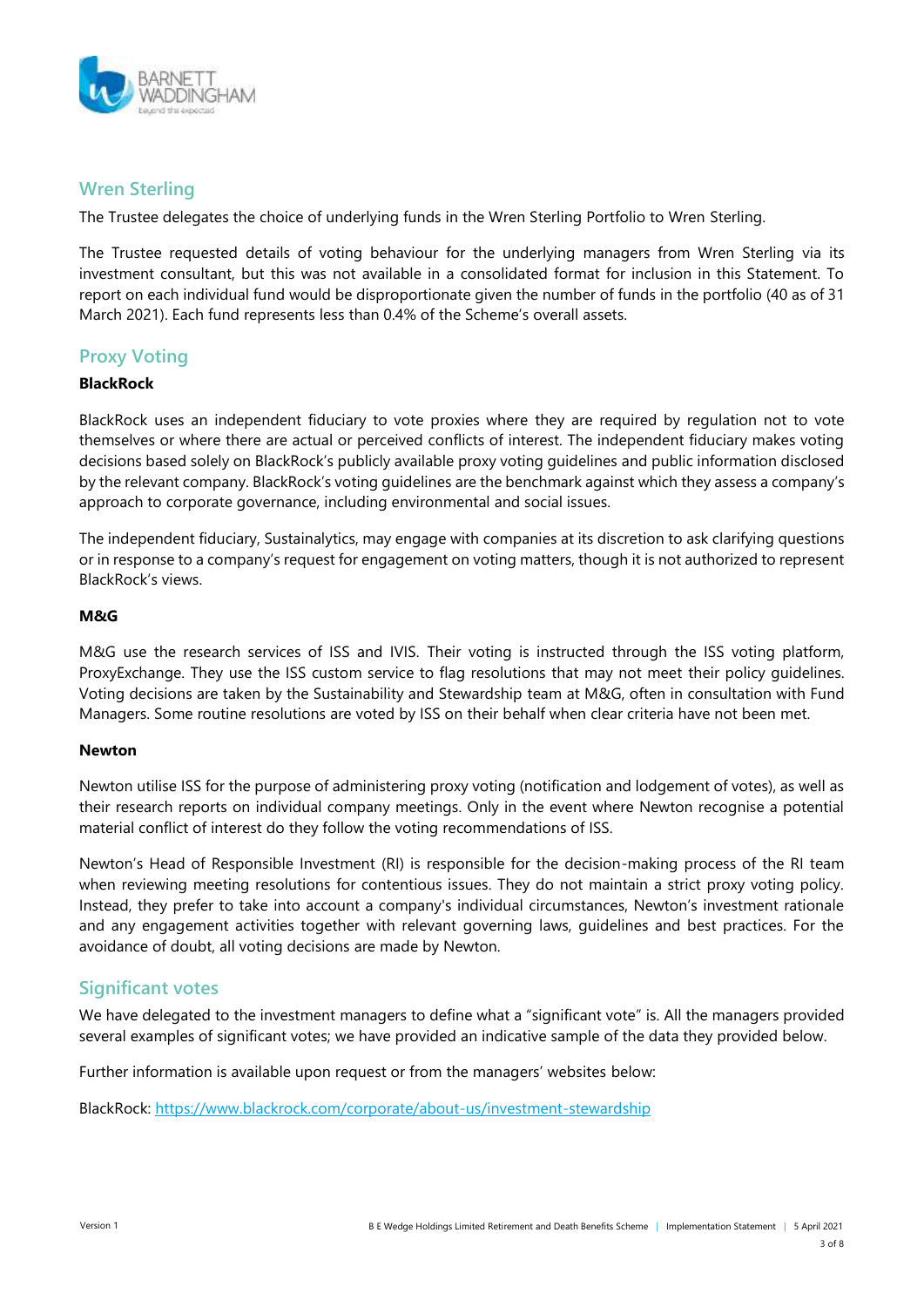

## **BlackRock Aquila Life Consensus Fund**

|                                                                                                                            | Vote 1                                                                                                                                                                                                                                                                                                                                                                                                                                                                                                                                                                                                                                                      | Vote 2                                                                                                                                                                                                        | Vote 3                                                                                                                                                                                                                                                                                                                                              |
|----------------------------------------------------------------------------------------------------------------------------|-------------------------------------------------------------------------------------------------------------------------------------------------------------------------------------------------------------------------------------------------------------------------------------------------------------------------------------------------------------------------------------------------------------------------------------------------------------------------------------------------------------------------------------------------------------------------------------------------------------------------------------------------------------|---------------------------------------------------------------------------------------------------------------------------------------------------------------------------------------------------------------|-----------------------------------------------------------------------------------------------------------------------------------------------------------------------------------------------------------------------------------------------------------------------------------------------------------------------------------------------------|
| <b>Company name</b>                                                                                                        | Exxon Mobil Corporation                                                                                                                                                                                                                                                                                                                                                                                                                                                                                                                                                                                                                                     | Chevron Corporation                                                                                                                                                                                           | <b>Barclays Plc</b>                                                                                                                                                                                                                                                                                                                                 |
| Date of vote                                                                                                               | 27th May 2020                                                                                                                                                                                                                                                                                                                                                                                                                                                                                                                                                                                                                                               | 27th May 2020                                                                                                                                                                                                 | 7th May 2020                                                                                                                                                                                                                                                                                                                                        |
| <b>Approximate size of fund's</b><br>holding as at the date of the<br>vote (as % of portfolio)                             | Unavailable                                                                                                                                                                                                                                                                                                                                                                                                                                                                                                                                                                                                                                                 | Unavailable                                                                                                                                                                                                   | Unavailable                                                                                                                                                                                                                                                                                                                                         |
| <b>Summary of the resolution</b>                                                                                           | Item 1.2: Elect Director Angela<br>F. Braly<br><b>Item 1.4: Elect Director</b><br>Kenneth C. Frazier<br><b>Item 4: Require Independent</b><br><b>Board Chair</b>                                                                                                                                                                                                                                                                                                                                                                                                                                                                                            | Item 6: Report on Climate<br>Lobbying Aligned with Paris<br><b>Agreement Goals</b>                                                                                                                            | <b>Resolution 29: Approve</b><br>Barclays' Commitment to<br><b>Tackling Climate Change</b><br><b>Resolution 30: Approve</b><br>ShareAction Requisitioned<br>Resolution                                                                                                                                                                              |
| How the manager voted                                                                                                      | AGAINST Item 1.2<br>AGAINST Item 1.4<br>FOR Item 4                                                                                                                                                                                                                                                                                                                                                                                                                                                                                                                                                                                                          | <b>BlackRock voted FOR this</b><br>proposal                                                                                                                                                                   | BlackRock, through an<br>independent fiduciary, voted<br>FOR all management<br>resolutions and AGAINST<br>shareholder Resolution 30.                                                                                                                                                                                                                |
| If the vote was against<br>management, did the<br>manager communicate their<br>intent to the company ahead<br>of the vote? | Unavailable                                                                                                                                                                                                                                                                                                                                                                                                                                                                                                                                                                                                                                                 | Unavailable                                                                                                                                                                                                   | Unavailable                                                                                                                                                                                                                                                                                                                                         |
| <b>Rationale for the voting</b><br>decision                                                                                | <b>BlackRock voted AGAINST</b><br>Items 1.2 and 1.4 due to their<br>view that there had been<br>insufficient progress on TCFD<br>aligned reporting and related<br>action, and for failure to<br>provide investors with<br>confidence that the board is<br>composed of the appropriate<br>mix of skillsets and can exercise<br>sufficient independence from<br>the management team to<br>effectively guide the company<br>in assessing material risks to<br>the business.<br>BlackRock voted FOR Item 4 on<br>account of their belief that the<br>board would benefit from a<br>more robust independent<br>leadership structure given the<br>concerns noted. | BlackRock believe enhanced<br>disclosure will help investors<br>better understand Chevron's<br>political activities in the context<br>of policy that supports the<br>transition to a lower carbon<br>economy. | Support for both resolutions<br>would have been problematic<br>as they are both binding. The<br>independent fiduciary<br>determined that, as outlined in<br>Resolution 29, the company<br>sets a clear ambition to become<br>net-zero and align to the goals<br>of the Paris Agreement,<br>addressing shareholders'<br>concerns for the time being. |
| <b>Outcome of the vote</b>                                                                                                 | <b>Item 1.2: Pass</b><br><b>Item 1.4: Pass</b><br>Item 4: Fail                                                                                                                                                                                                                                                                                                                                                                                                                                                                                                                                                                                              | <b>Item 6: Pass</b>                                                                                                                                                                                           | <b>Resolution 29: Pass</b><br><b>Resolution 30: Fail</b>                                                                                                                                                                                                                                                                                            |
| Source: BlackRock                                                                                                          |                                                                                                                                                                                                                                                                                                                                                                                                                                                                                                                                                                                                                                                             |                                                                                                                                                                                                               |                                                                                                                                                                                                                                                                                                                                                     |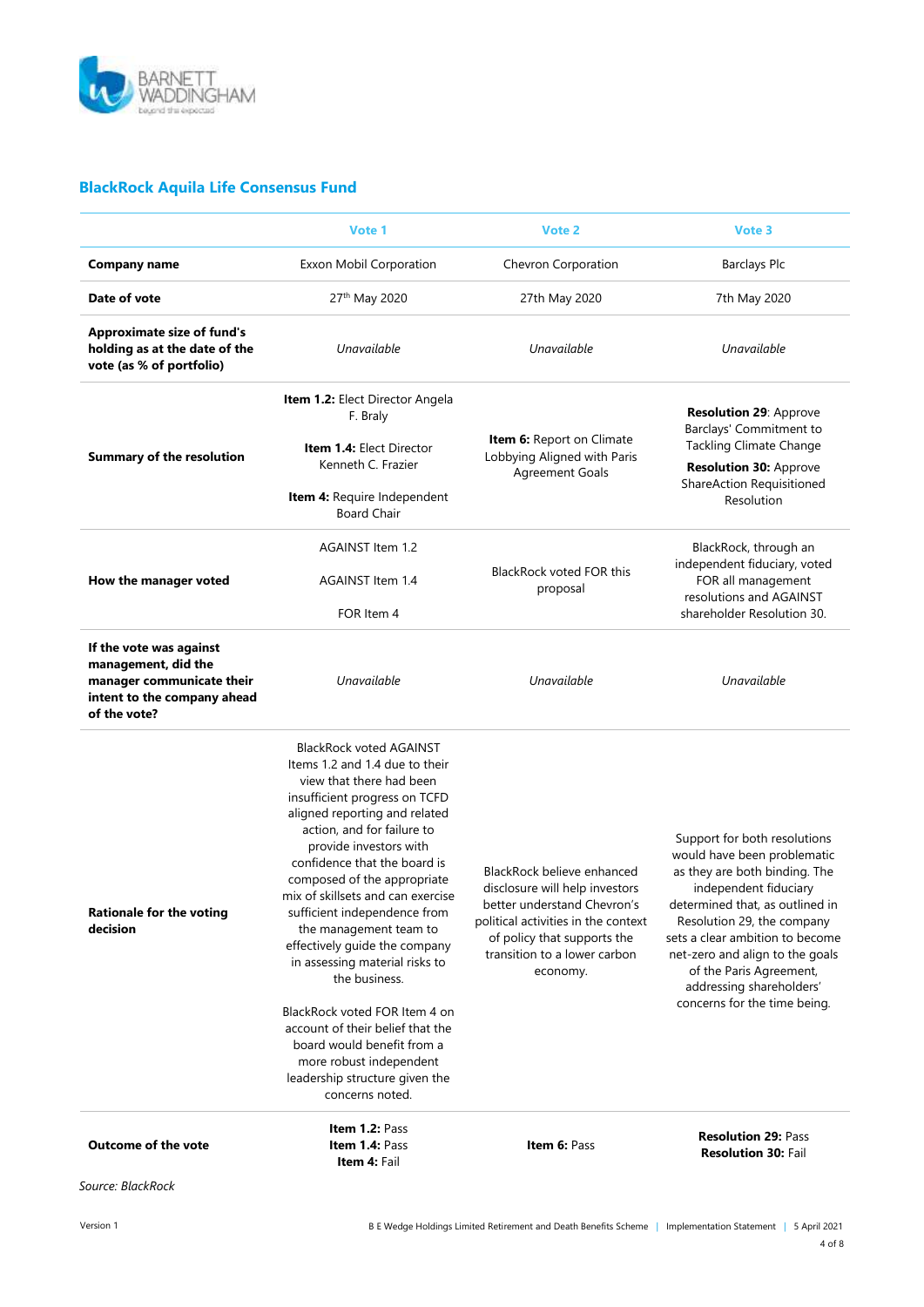

#### **M&G Balanced Non-Property Fund**

The Balanced Non-Property Fund is a fund of funds. M&G did not provide information on significant votes for the underlying funds for the reporting period.

The Trustee's investment consultant is liaising with the Scheme's investment managers to improve these disclosures and expects to be able to provide more information in future.

#### **BNY Mellon Multi-Asset Global Balanced Fund**

|                                                                                                                            | Vote 1                                                                                                                                                                                                                                                                                                                                                                                                                                                                                                                                                | Vote 2                                                                                                                                                                                                                                                                                                                                                                                                                                                                                                                                                                                                                                 | Vote 3                                                                                                                                                                                                                                    |
|----------------------------------------------------------------------------------------------------------------------------|-------------------------------------------------------------------------------------------------------------------------------------------------------------------------------------------------------------------------------------------------------------------------------------------------------------------------------------------------------------------------------------------------------------------------------------------------------------------------------------------------------------------------------------------------------|----------------------------------------------------------------------------------------------------------------------------------------------------------------------------------------------------------------------------------------------------------------------------------------------------------------------------------------------------------------------------------------------------------------------------------------------------------------------------------------------------------------------------------------------------------------------------------------------------------------------------------------|-------------------------------------------------------------------------------------------------------------------------------------------------------------------------------------------------------------------------------------------|
| <b>Company name</b>                                                                                                        | Microsoft Corporation                                                                                                                                                                                                                                                                                                                                                                                                                                                                                                                                 | Apple Inc                                                                                                                                                                                                                                                                                                                                                                                                                                                                                                                                                                                                                              | <b>Eversource Energy</b>                                                                                                                                                                                                                  |
| Date of vote                                                                                                               | 02-Dec-20                                                                                                                                                                                                                                                                                                                                                                                                                                                                                                                                             | 23-Feb-21                                                                                                                                                                                                                                                                                                                                                                                                                                                                                                                                                                                                                              | 06-May-20                                                                                                                                                                                                                                 |
| <b>Approximate size of fund's</b><br>holding as at the date of the<br>vote (as % of portfolio)                             | 3.6%                                                                                                                                                                                                                                                                                                                                                                                                                                                                                                                                                  | 2.2%                                                                                                                                                                                                                                                                                                                                                                                                                                                                                                                                                                                                                                   | 2.1%                                                                                                                                                                                                                                      |
| <b>Summary of the resolution</b>                                                                                           | Elect Director, Advisory Vote to<br>Ratify Named Executive<br>Officers' Compensation and<br>Ratify Deloitte & Touche LLP as<br><b>Auditors</b>                                                                                                                                                                                                                                                                                                                                                                                                        | Elect Director, Advisory Vote to<br>Ratify Named Executive<br>Officers' Compensation, Proxy<br>Access Amendments, Improve<br>Principles of Executive<br><b>Compensation Program</b>                                                                                                                                                                                                                                                                                                                                                                                                                                                    | Advisory Vote to Ratify Named<br><b>Executive Officers'</b><br>Compensation                                                                                                                                                               |
| How the manager voted                                                                                                      | <b>AGAINST</b>                                                                                                                                                                                                                                                                                                                                                                                                                                                                                                                                        | <b>AGAINST</b> management<br>proposals and FOR the<br>shareholder proposals                                                                                                                                                                                                                                                                                                                                                                                                                                                                                                                                                            | <b>AGAINST</b>                                                                                                                                                                                                                            |
| If the vote was against<br>management, did the<br>manager communicate their<br>intent to the company ahead<br>of the vote? | Yes                                                                                                                                                                                                                                                                                                                                                                                                                                                                                                                                                   | No                                                                                                                                                                                                                                                                                                                                                                                                                                                                                                                                                                                                                                     | Yes                                                                                                                                                                                                                                       |
| <b>Rationale for the voting</b><br>decision                                                                                | Despite improvements to<br>executive remuneration<br>practices over recent years,<br>Newton remained concerned<br>that approximately half of long-<br>term pay awards vest<br>irrespective of performance.<br>They voted against the<br>executive compensation<br>arrangements and against the<br>three members of the<br>compensation committee.<br>They also voted against the re-<br>appointment of the company's<br>external auditor given that its<br>independence was jeopardised<br>by having served in this role for<br>37 consecutive years. | Newton voted against the<br>company's executive-<br>compensation arrangements<br>and against members of the<br>compensation committee. Their<br>primary concern was the<br>absence of performance-based<br>hurdles that determine the<br>vesting of long-term pay<br>awards. They also noted that<br>each member of the<br>compensation committee had<br>long tenures on the board,<br>which raised questions<br>surrounding their ability to<br>exercise independent and<br>objective judgement.<br>In addition, they supported the<br>shareholder proposal that<br>sought to enhance the ability of<br>shareholders to appoint board | Newton voted against a<br>resolution related to executive<br>remuneration. Their chief<br>concern was that half of the<br>long-term compensation<br>awards are subject only to time<br>served, and do not take<br>account of performance. |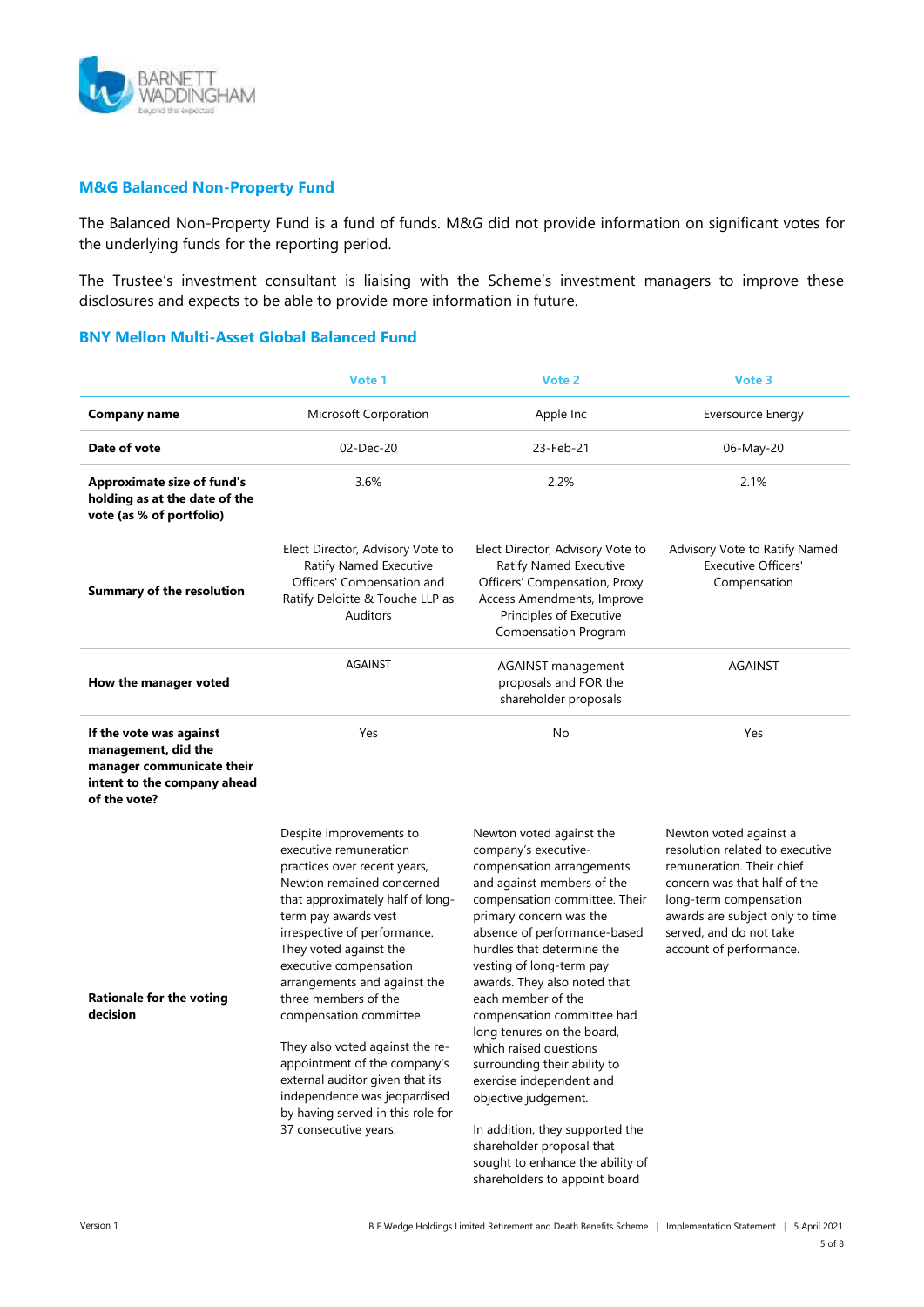

|                            | Vote 1                                                                                                                                                            | Vote 2                                                                                                                                                                                                                                                                                                                                                                                                                                                                                                                                                                                                                                                                                                                                                                                                                                     | Vote 3                                                                             |
|----------------------------|-------------------------------------------------------------------------------------------------------------------------------------------------------------------|--------------------------------------------------------------------------------------------------------------------------------------------------------------------------------------------------------------------------------------------------------------------------------------------------------------------------------------------------------------------------------------------------------------------------------------------------------------------------------------------------------------------------------------------------------------------------------------------------------------------------------------------------------------------------------------------------------------------------------------------------------------------------------------------------------------------------------------------|------------------------------------------------------------------------------------|
|                            |                                                                                                                                                                   | members - commonly known<br>as proxy access. Apple's proxy<br>access provisions failed to meet<br>US best practice, where<br>shareholders can nominate at<br>least two candidates for<br>election to the board.<br>Newton also supported the<br>shareholder proposal that<br>sought for the company to<br>consider the pay ratio between<br>the named executive officers<br>and wider employees when<br>determining executive pay<br>arrangements. They believe<br>multiple factors should be<br>taken into account when setting<br>compensation (including the<br>relationship with employees<br>and other stakeholders).<br>Introducing compensation<br>principles, including in relation<br>to pay ratios, would allow the<br>compensation committee to<br>better consider these factors<br>when determining executive<br>compensation. |                                                                                    |
| <b>Outcome of the vote</b> | 1.1%, 0.9%, 0.3%, AGAINST<br>compensation committee<br>members, 3.9% AGAINST<br>reappointment of the auditor,<br>5.3% AGAINST executive<br>officers' compensation | 6.1%, 7.3% and 5.6% AGAINST<br>Election of Directors, 5.1%<br><b>AGAINST Advisory Vote to</b><br>Ratify Named Executive<br>Officers' Compensation, 34.2%<br>FOR Proxy Access Amendments,<br>5.6% FOR Improve Principles of<br><b>Executive Compensation</b><br>Program                                                                                                                                                                                                                                                                                                                                                                                                                                                                                                                                                                     | 10.7% AGAINST Advisory Vote<br>to Ratify Named Executive<br>Officers' Compensation |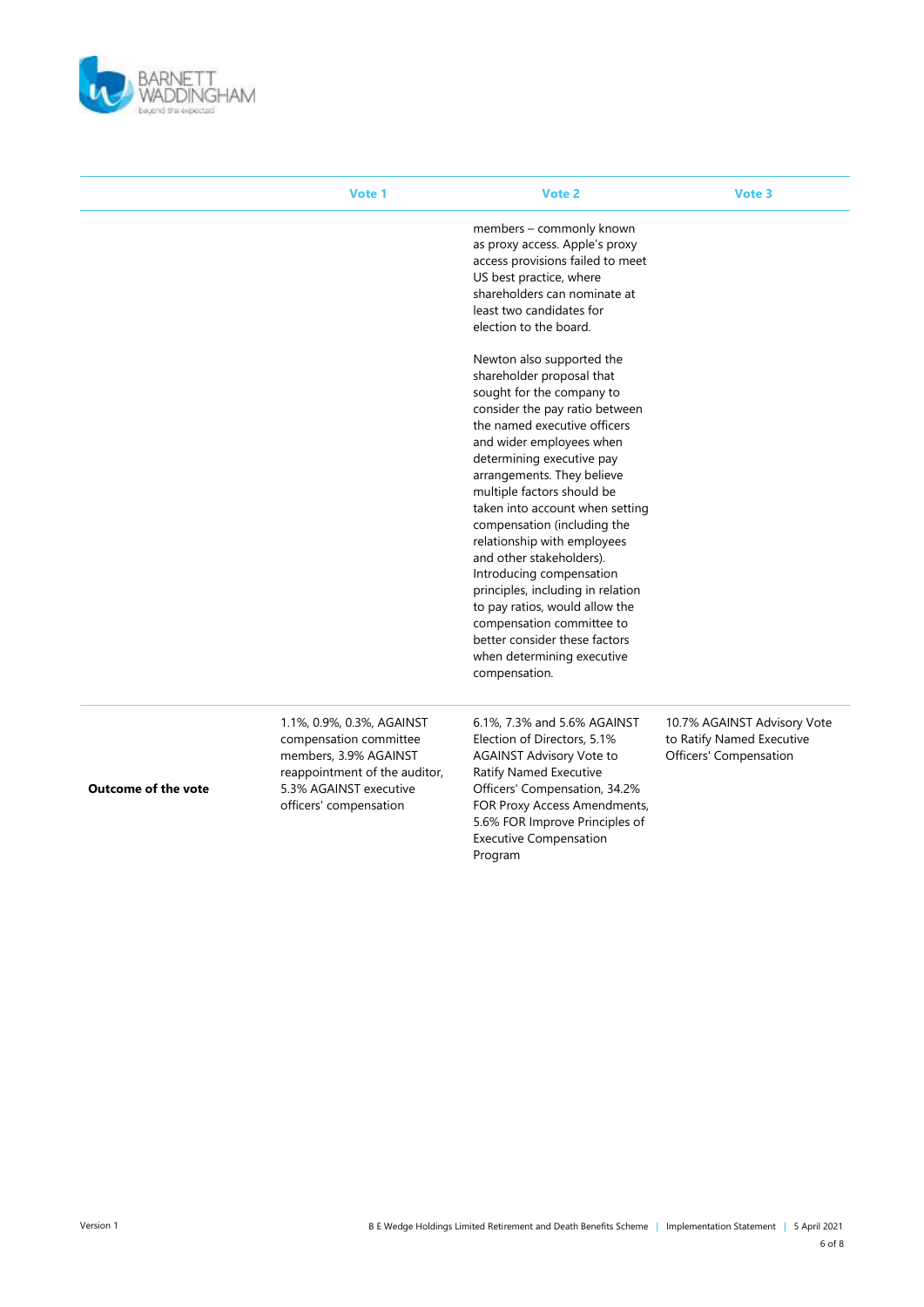

## **Engagement**

The Trustee considers it a part of their investment managers' role to assess and monitor how the companies in which they are investing are managing developments in ESG related issues across the relevant part of the capital structure for each of the companies in which the managers invest on behalf of the Scheme. The table below sets out some high-level information on the managers' engagement approach.

| <b>Manager</b>                                                                                            | <b>BlackRock</b>                                                           | M&G                        | <b>Newton</b>                       |
|-----------------------------------------------------------------------------------------------------------|----------------------------------------------------------------------------|----------------------------|-------------------------------------|
| <b>Fund name</b>                                                                                          | Aquila Life Consensus Fund                                                 | Balanced Non-Property Fund | Multi-Asset Global Balanced<br>Fund |
| Does the manager perform<br>engagement on behalf of the<br>holdings of the fund                           | Yes                                                                        | Yes                        | Yes                                 |
| Has the manager engaged with<br>companies to influence them in<br>relation to ESG factors in the<br>year? | Yes                                                                        | Yes                        | Yes                                 |
| <b>Number of engagements</b><br>undertaken on behalf of the<br>holdings in this fund in the<br>year       | 2,904                                                                      | Not available              | 42                                  |
| <b>Number of engagements</b><br>undertaken at a firm level in<br>the year                                 | Unavailable to 31 March 2021<br>3,501 for 12 months to 31<br>December 2020 | 2,300                      | 161                                 |
| Source: BlackRock, M&G, Newton                                                                            |                                                                            |                            |                                     |

## **Wren Sterling**

The underlying managers carry out engagement activities on behalf of the assets invested in each fund. As with the voting data, this was not available in a consolidated format and reporting on each fund individually would be disproportionate as each fund represents less than 0.4% of the Scheme's assets.

Wren Sterling do not carry out engagement activities directly.

### **Examples of engagements undertaken**

Each manager provided multiple examples of engagements undertaken during the year. An indicative example has been selected for each manager.

| <b>Manager and Fund</b>                        | <b>Engagement themes and examples of engagements undertaken</b>                                                                                                                                                                                                                                                                          |  |
|------------------------------------------------|------------------------------------------------------------------------------------------------------------------------------------------------------------------------------------------------------------------------------------------------------------------------------------------------------------------------------------------|--|
|                                                | <b>Company:</b> Alpek, S.A.B. de C.V.                                                                                                                                                                                                                                                                                                    |  |
| <b>BlackRock</b><br>Aquila Life Consensus Fund | Since 2020, BlackRock has engaged with Alpek, S.A.B. de C.V., a leading Mexican petrochemical<br>company. Their discussions have focused on the company's disclosure of information related to the<br>composition of the Board of Directors, the nomination process, board diversity, skills matrix, and other<br>board characteristics. |  |
|                                                | BlackRock Investment Stewardhship also provided feedback to the company on its environmental and<br>social-related disclosures. BlackRock expects companies to disclose scope 1 and scope 2 emissions                                                                                                                                    |  |